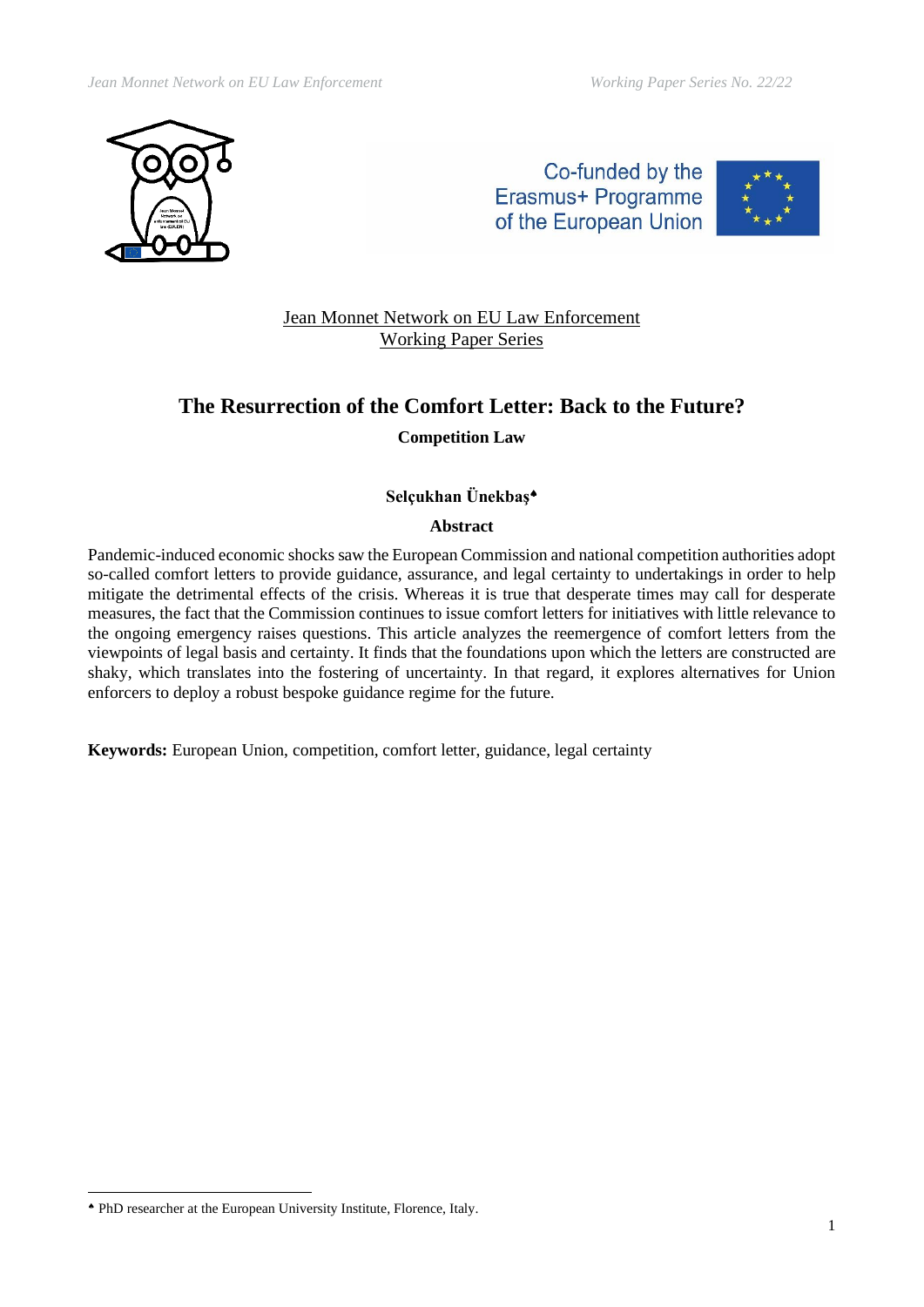## **I. Introduction**

This article addresses potential legal problems stemming from the increasing reliance on informal guidance, the so-called "comfort letters", by the European Commission. Appetite for providing relief via comfort letters has resurfaced with the advent of the pandemic. As part of its Temporary Framework, the Commission resurrected the procedure, providing assurance that companies implementing certain cooperation mechanisms do not contravene EU antitrust law.<sup>1</sup> Since then, comfort letters have been given to undertakings operating in "essential sectors", such as the medical equipment sector<sup>2</sup>, pharmaceuticals<sup>3</sup>, cloud-computing<sup>4</sup>, and road transport<sup>5</sup>. In addition to the debatable question whether these sectors are indeed essential for European economies, the rekindled interest in comfort letters generates further concerns, two of which forms the focus of this article: legal basis and legal effects.

It is not obvious on which grounds the Commission draws competence to resort back to comfort letters. Wellknown is the fact that the introduction of the Regulation 1/2003 discontinued the use of comfort letters – nowadays, undertakings are expected to self-assess their conduct to determine if they contravene antitrust rules. Although there exists a Commission Notice on informal guidance to novel questions related to EU antitrust law, it has never been used. Comfort letters also differ from "non-infringement decisions", another highlyunpopular method of guidance, as the latter may be rendered only *ex-post*, whereas comfort letters are geared toward *ex-ante* clarification.<sup>6</sup> Furthermore, it is unclear on which *competitive rationale* these letters are being issued: do they illustrate that the agreements in question are pro-competitive, or ancillary to a greater good?<sup>7</sup>

Comfort letters also raise questions regarding their effects. In such letters issued lately, the Commission is always cautious to remind that they do not comprise a formal decision. In other words, the letters do not produce binding legal effects, from which it follows that they are not "acts" within the meaning of Union law (Stevens, 1994). However, the letters could create reasonable expectations on behalf of their recipients, altering their legal situation against their rivals and the market in which they operate. Moreover, even recommendations or "position statements" may produce legal effects.<sup>8</sup> Lastly, legal certainty regarding the effects of comfort letters on national competition authorities and courts leave much to be desired (Stahler & Eliantonio, 2020).

The article does not aim to simply dismiss this trend as unlawful. It is sensible to expect that the use of such letters will continue, specifically vis-à-vis sustainability initiatives and digitalisation efforts (Stefano, 2020). In that regard, the article will provide reasoned recommendations to alleviate the confusion and improve legal certainty via recourse to existing legal avenues in an innovative manner. This is expected to contribute to managing the risks raised by comfort letters and ignite further debates on this contentious issue.

<sup>3</sup> Lewis Croft, 'Pharma sector to get second EU "comfort letter" for COVID cooperation' (*MLex*, 25 March 2021) [https://content.mlex.com/#/content/1274967?referrer=search\\_linkclick](https://content.mlex.com/#/content/1274967?referrer=search_linkclick) accessed 20 May 2022.

<sup>4</sup> Commission, 'Feedback on the membership criteria and internal working rules of GAIA-X' COMP/C.6/SS/RI/vvd.

<sup>&</sup>lt;sup>1</sup> 'Antitrust: Commission provides guidance on allowing limited cooperation among businesses, especially for critical hospital medicines during the coronavirus outbreak' (*European Commission Press Release*, 8 April 2020) [https://ec.europa.eu/commission/presscorner/detail/en/ip\\_20\\_618](https://ec.europa.eu/commission/presscorner/detail/en/ip_20_618) accessed 20 May 2022.

 $2$  Commission, 'Comfort letter: coordination in the pharmaceutical industry to increase production and to improve supply of urgently needed critical hospital medicines to treat COVID-19 patients' COMP/OG – D (2020/04403).

<sup>5</sup> Lerna Hornkohl & Anna Jorna, 'Uncharted legal territory? – European Commission fines Volkswagen and BMW for colluding on technical development in the area of emission cleaning' (*Kluwer Competition Law Blog,* 15 July 2021) [http://competitionlawblog.kluwercompetitionlaw.com/2021/07/15/uncharted-legal-territory-european-commission-fines-volkswagen](http://competitionlawblog.kluwercompetitionlaw.com/2021/07/15/uncharted-legal-territory-european-commission-fines-volkswagen-and-bmw-for-colluding-on-technical-development-in-the-area-of-emission-cleaning/)[and-bmw-for-colluding-on-technical-development-in-the-area-of-emission-cleaning/](http://competitionlawblog.kluwercompetitionlaw.com/2021/07/15/uncharted-legal-territory-european-commission-fines-volkswagen-and-bmw-for-colluding-on-technical-development-in-the-area-of-emission-cleaning/) accessed 20 May 2022.

 $6$  Council Regulation (EC) 1/2003 of 16 December 2002 on the implementation of the rules on competition laid down in Articles 81 and 82 of the Treaty [2003] OJ L001/1.

<sup>7</sup> Giorgio Monti, 'Business Cooperation in Times of Emergency: The Role of Competition Law' (*Competition Policy International*, 10 May 2020) [https://www.competitionpolicyinternational.com/business-cooperation-in-times-of-emergency-the-role-of-competition](https://www.competitionpolicyinternational.com/business-cooperation-in-times-of-emergency-the-role-of-competition-law/#_ednref45)[law/#\\_ednref45](https://www.competitionpolicyinternational.com/business-cooperation-in-times-of-emergency-the-role-of-competition-law/#_ednref45) accessed 20 May 2022.

<sup>8</sup> Case 64/82 *Tradax v Commission* [1984] ECR II-1359, Opinion of AG Slynn.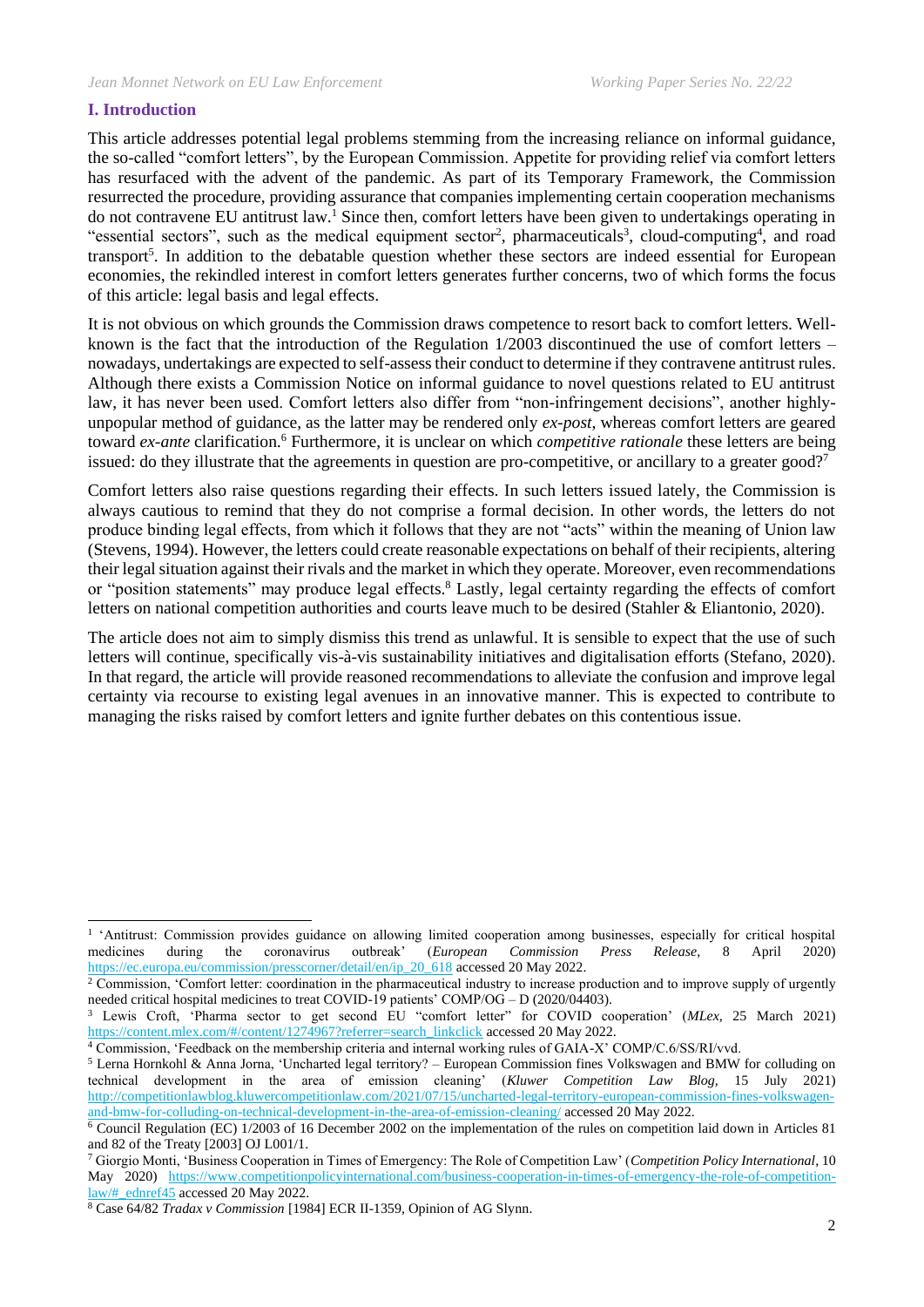#### **II. The Problem of Legal Basis**

In contrast to Regulation 1/2003, the reign of Regulation 17 was marked by the notification procedure. Despite a few judgments to the contrary, the notification procedure was one of the features of the old regime that perpetuated a form-based analysis of competition rules.<sup>9</sup> In essence, the notification system required every agreement capable of infringing Article 85 of the EEC Treaty (hereinafter will be referred to as Article 101 TFEU for clarity) to be notified to the Commission. In turn, the Commission would individually exempt arrangements that satisfied the conditions not to restrict competition in the internal market. However, the enlargement of the Union, as well as the completion of the Single Market towards the end of the millennium, meant that the Commission started to feel overwhelmed with the sheer number of submissions it received. As a response, it aspired to practically bypass the relatively procedure-heavy requirements of Regulation 17 (Waelbroeck, 1986). The result was the creation of comfort letters, on which the Commission came to rely heavily over time. However, with the introduction and entry into force of Regulation 1/2003, the notification procedure was abolished, and undertakings were required to self-assess whether their conduct fell afoul of European competition law. Thus, the provisional validity of agreements fulfilling the conditions under Article 101 (3) would be transformed into a fully-fledged validity, without the need to seek a prior decision by a competition enforcer.

With the recent resurrection of comfort letters, one of the questions that sparks interest is the legal basis on which these letters are grounded. As regards the old system, even though comfort letters were not foreseen in Regulation 17, they were nevertheless conceived as mere shortcuts serving the powers possessed by the Commission, such as the authority to issue individual exemptions. However, having abolished the individual exemption/clearance system, Regulation 1/2003 does not equip the Commission with such powers. This begs the question: what are other suitable legal bases to which the recent proliferation of comfort letters may be linked? This chapter conducts this inquiry in detail. It considers three prominent candidates: the Temporary Framework for the pandemic, the Notice on informal guidance related to novel practices, and Article 10 of the Regulation 1/2003. Each of these candidates are examined below, in turn.

#### *II.A. The (Not So?) Temporary Framework*

COVID-19 generated ripple effects in global supply chains that affected a range of products.<sup>10</sup> At the early stages of the pandemic, Europe, much like other parts of the world, faced considerable disruptions in the manufacturing, supply, and distribution of medicines, medical equipment, and vaccines. Recognizing that undertakings in such a hostile environment may need to collaborate more intensely, the Commission adopted a Communication setting out a Temporary Framework for assessing antitrust issues related to business cooperation responding to the urgency.<sup>11</sup> In short, the Temporary Framework aims to match supply and demand, aggregate production and capacity information, identify essential products, and spur cooperation to ensure a steady supply of high-demand materials. Provided that such cooperation initiatives are objectively necessary, temporary, and proportionate to achieve their intended effects (i.e. to mitigate the detrimental effects of the pandemic), the Commission considers them as either unproblematic vis-à-vis Article 101 TFEU, or outside the purview of its enforcement priorities.

Whereas the Commission's initiatives are laudable, its subsequent practices present a number of hazards. Essentially, not all comfort letters issued by the Commission (and national authorities) pertain to the health crisis. In the early days, the Commission strictly adhered to its Temporary Framework, as it should due to the exceptional nature of the situation, to construct its letters. For instance, the first comfort letter after the termination of the old system was provided to Medicines for Europe, a trade association of pharmaceutical manufacturers.<sup>12</sup> In that letter, the gathering and sharing of information between manufacturers was deemed not to raise concerns under Article 101 TFEU, provided that the exchanges were necessary to improve the supply and dissemination of essential medicines to fight COVID-19. Similarly, in another comfort letter, the Commission gave assurance to a Matchmaking Event that congregated suppliers of raw materials, companies with production capacities, and other undertakings with relevant assets to coordinate the manufacturing of

<sup>9</sup> Case C-234/89, *Stergios Delimitis v Henninger Brau* [1991] ECR I-00935.

<sup>10</sup> 'Why supply-chain problems aren't going away' (*Economist*, 29 January 2022) <https://www.economist.com/business/2022/01/29/why-supply-chain-problems-arent-going-away> accessed 20 May 2022.

<sup>&</sup>lt;sup>11</sup> Commission, 'Temporary Framework for assessing antitrust issues related to business cooperation in response to situations of urgency stemming from the current COVID-19 outbreak' (Communication) 2020 C/116/02.

<sup>&</sup>lt;sup>12</sup> Commission, 'Comfort letter: coordination in the pharmaceutical industry to increase production and to improve supply of urgently needed critical hospital medicines to treat COVID-19 patients' COMP/OG – D(2020/044003).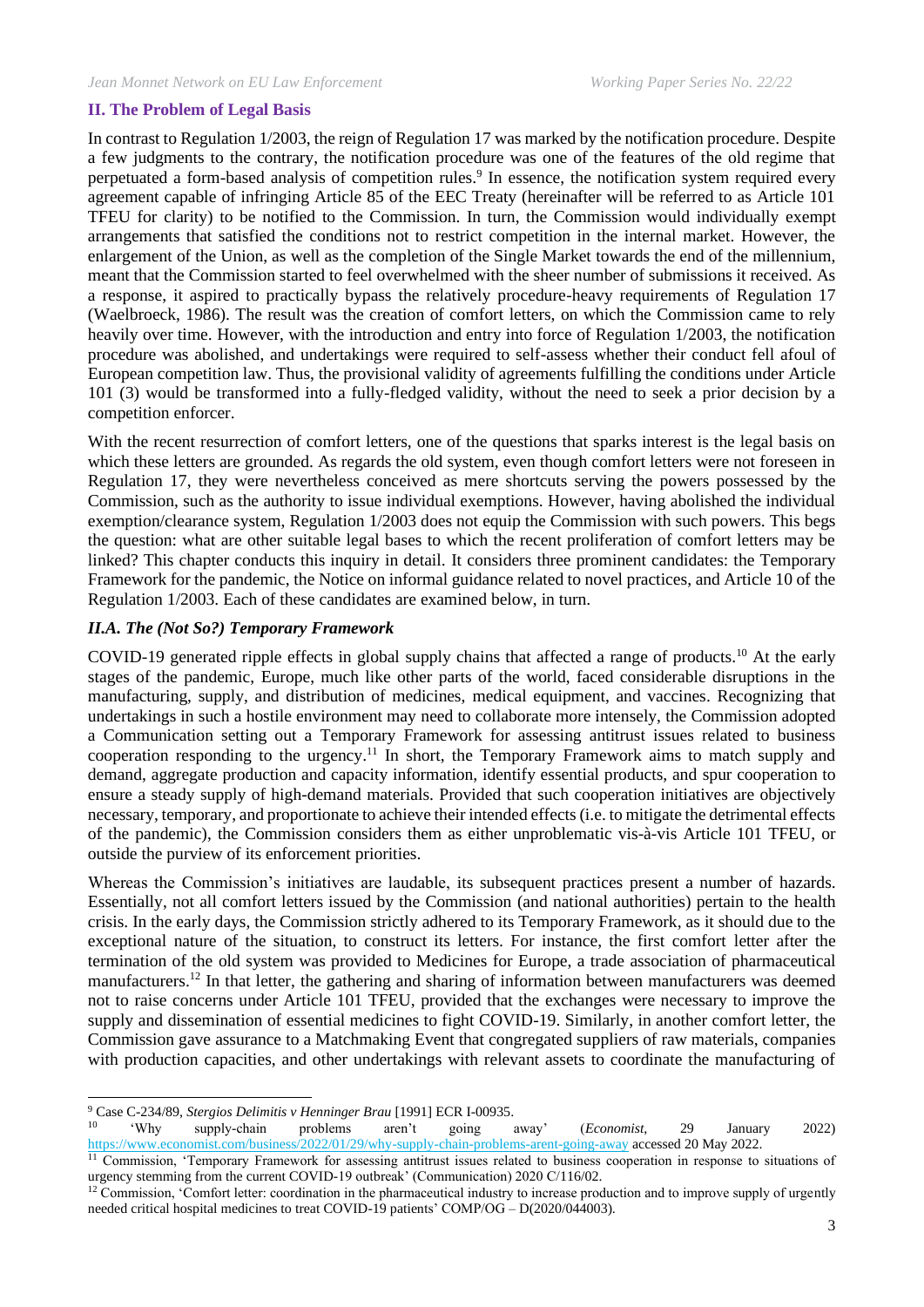vaccines.<sup>13</sup> Whereas such an organization entailed substantial exchanges of information, the Commission nonetheless decided that it does not contravene Article 101, provided that the exchanges were indispensable to attain their objectives.

Whereas the aforementioned two examples seem in conformity with the Temporary Framework, subsequent letters do not. The most obvious example in this regard is the letter given to  $G A I A - X$ .<sup>14</sup>  $G A I A - X$  is a consortium of technology companies concerned with developing technical specifications and harmonized rules for secure sharing, portability, and interoperability of user data. The letter views this initiative in light of recent developments underlining the importance of data and cloud services, placing it within the framework of Important Projects of Common European Interest. The letter also recognizes that, as a result of safeguards proposed by GAIA-X, the inherent anticompetitive effects of the consortium seem mitigated, leading the Commission to conclude that the initiative generates no appreciable impact under Article 101. Another pertinent example is the recent *Emissions* case.<sup>15</sup> This case dealt with a cartel between automobile manufacturers that aimed to diminish technical progress in certain emission filtering systems. Since it was the first cartel decision concerned not with prices but technical development, the case presented novelties. As a result, Commissioner Vestager announced that the addressees of the decision, along with a fine, will receive a comfort letter outlining the correct way to cooperate on technical matters without breaching competition rules. The letter has also been published as a guidance for similarly situated businesses.<sup>16</sup>

In addition to letters issued by the Commission, national competition authorities of EU Member States were also actively providing comfort to businesses (Hosseini, 2021). Whereas some of these initiatives indeed addressed public health-related concerns, others pertained to wholly different situations and industries.<sup>17</sup> In that regard, industries as diverse as automotive<sup>18</sup>, energy<sup>19</sup>, banking<sup>20</sup>, and real estate<sup>21</sup> received some form of letter that provides comfort as to the compatibility of business practices with antitrust rules. The trends suggest that the reemergence of comfort letters, even if they are considered as 'soft law', had a clear impact on the practices of national authorities as well (Stahler & Eliantonio, 2020).

It is true that, although some comfort letters do not concern issues related to the protection of public health, they are (particularly the ones issued by NCAs) nevertheless designed to cushion the harmful effects of the pandemic on unprepared enterprises. By contrast, the letters sent to GAIA-X, and automobile manufacturers, clearly do not rest on an urgency rationale. Here, it is possible to spot that, unlike the ones addressed to undertakings operating in the health sector, the Commission was careful not to title the documents sent to GAIA-X and automobile manufacturers as "comfort letters". However, as will be examined further below, the fact that a document was not named in a certain way does not automatically mean that its contents are also substantially altered.<sup>22</sup> In European competition law, substance trumps form.<sup>23</sup>

## *II.B. Informal Guidance on Novel Practices*

[6BDCDE626BBF47E63E6557EC8EAF.2\\_cid387?nn=3591568](https://www.bundeskartellamt.de/SharedDocs/Meldung/EN/Pressemitteilungen/2022/09_03_2022_Tank&Rast.html;jsessionid=58FC6BDCDE626BBF47E63E6557EC8EAF.2_cid387?nn=3591568) accessed 20 May 2022.

<sup>13</sup> Commission, 'Comfort letter: cooperation at a Matchmaking Event – Towards COVID19 vaccines upscale production' COMP/E-1/GV/BV/nb (2021/034137).

<sup>&</sup>lt;sup>14</sup> Commission, 'Feedback on the membership criteria and internal working rules of GAIA-X' COMP/C.6/SS/RI/vvd.

<sup>15</sup> *Car Emissions* (Case AT. 40178) C(2021) 4955 [2021] OJ C458.

<sup>&</sup>lt;sup>16</sup> The question whether publication of a comfort letter increases the strength of its legal effects is addressed in the next chapter.

<sup>&</sup>lt;sup>17</sup> Enzo Marasa et al., 'The Italian Competition Authority Publishes its Communication on Cooperation Agreements in the Context of the Covid-19 Pandemic' (*Concurrences*, 27 May 2020) [https://www.concurrences.com/en/bulletin/news-issues/may-2020/the-italian](https://www.concurrences.com/en/bulletin/news-issues/may-2020/the-italian-competition-authority-publishes-its-communication-on-cooperation)[competition-authority-publishes-its-communication-on-cooperation](https://www.concurrences.com/en/bulletin/news-issues/may-2020/the-italian-competition-authority-publishes-its-communication-on-cooperation) accessed 20 May 2022.

<sup>18</sup> 'The German Federal Cartel Office's Comfort Letter on COVID-19 Related Restructurings' (*Latham & Watkins Antitrust Briefing*, 10 June 2020) <https://de.lw.com/thoughtLeadership/TheFCOsComfortLetteronCOVID-19relatedRestructurings> accessed 20 May 2022.

<sup>19</sup> 'Fuel sales at motorway petrol stations - Tank & Rast's new award model does not violate competition law' (*Bundeskartellamt Press Release*, 2022) [https://www.bundeskartellamt.de/SharedDocs/Meldung/EN/Pressemitteilungen/2022/09\\_03\\_2022\\_Tank&Rast.html;jsessionid=58FC](https://www.bundeskartellamt.de/SharedDocs/Meldung/EN/Pressemitteilungen/2022/09_03_2022_Tank&Rast.html;jsessionid=58FC6BDCDE626BBF47E63E6557EC8EAF.2_cid387?nn=3591568)

<sup>20</sup> Nicholas Hirst, 'Antitrust enforcement in Europe's real economy risks being put on hold' (*MLex*, 4 September 2020) [https://content.mlex.com/#/content/1220535?referrer=search\\_linkclick](https://content.mlex.com/#/content/1220535?referrer=search_linkclick) accessed 20 May 2022.

<sup>21</sup> Pierre Arhel, 'Activité de l'Autorité de la concurrence en 2020' (*Actu Juridique*, 23 July 2021) [https://www.actu](https://www.actu-juridique.fr/affaires/activite-de-lautorite-de-la-concurrence-en-2020/)[juridique.fr/affaires/activite-de-lautorite-de-la-concurrence-en-2020/](https://www.actu-juridique.fr/affaires/activite-de-lautorite-de-la-concurrence-en-2020/) accessed 20 May 2022.

<sup>&</sup>lt;sup>22</sup> Indeed, commentators viewed both documents as comfort letters: Andrea Stahl, 'Gleiss Lutz Obtains a 'Comfort Letter' from the European Commission for the European Cloud Project Gaia-X' (*Gleiss Lutz*, 24 November 2021) [https://www.gleisslutz.com/en/Gleiss-Lutz\\_Gaia-X\\_Comfort-Letter.html](https://www.gleisslutz.com/en/Gleiss-Lutz_Gaia-X_Comfort-Letter.html) accessed 20 May 2022.

<sup>23</sup> Case C-99/79, *Lancome v Etos* [1980] ECR I-02511.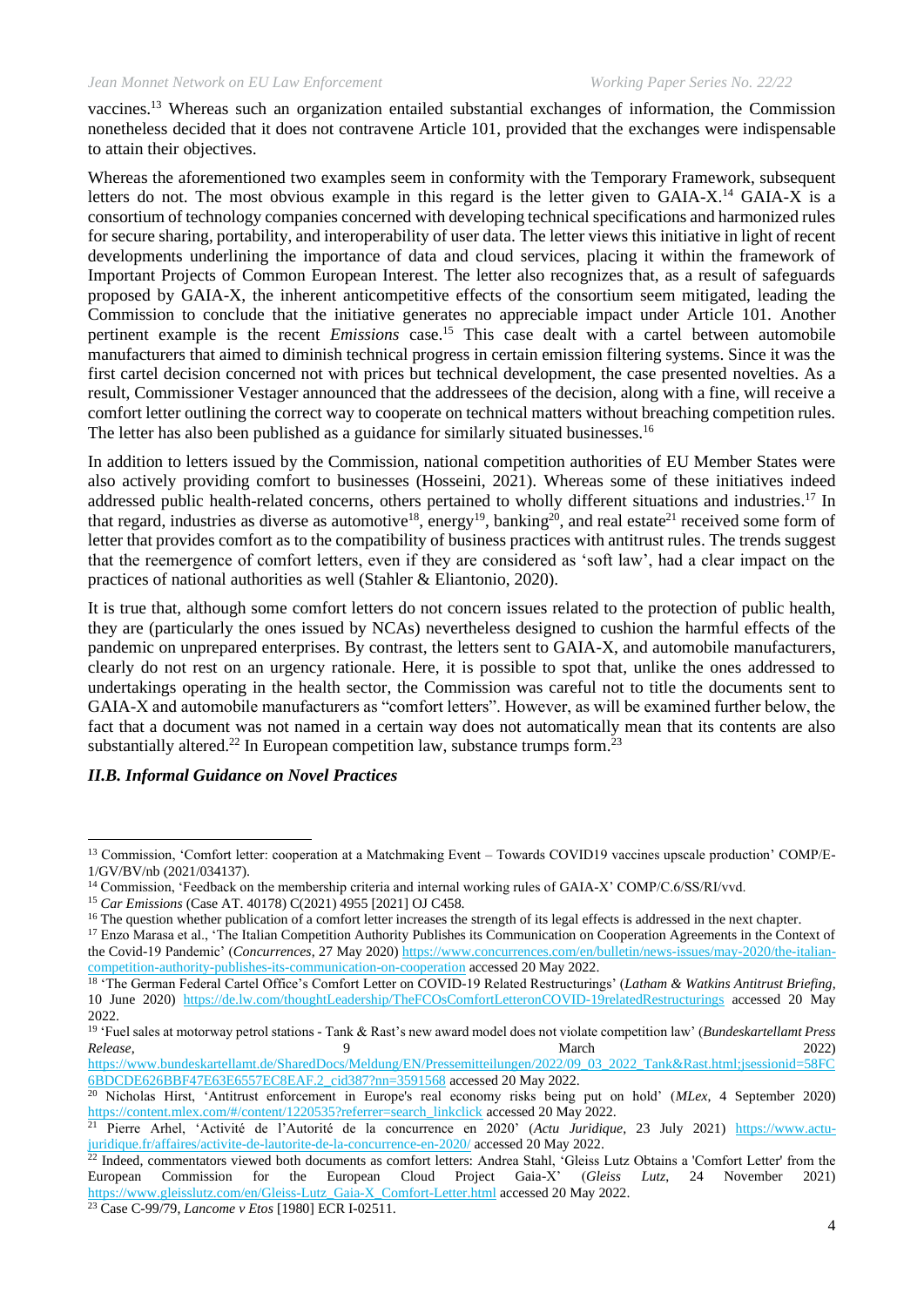Many commentators lamented the diminished opportunities for the Commission to provide guidance to undertakings with the abrogation of Regulation 17 (Munari, 2014). In a bid to fill the vacuum, the Commission produced numerous notices and guidance documents, setting out the application of the *de minimis* principle, the "effect on trade between Member States" concept, the assessment of agreements under Article 101 (3), and enforcement priorities regarding abuses of dominance. Coupled with a wealth of guidance by the Courts, the competition law landscape was considered adequately clear for undertakings to self-evaluate their conduct.

Nevertheless, the Commission reserved the right to issue informal guidance to undertakings, in exceptional circumstances, as a backstop. Despite the aforementioned sources of information, in situations presenting truly novel problems, undertakings are at freedom to seek individual support from the Commission as to the legality of a business initiative.<sup>24</sup> Thus, the pertinent question is, how to reconcile such a system that preserves the ability to issue individual guidance letters with the reemergence of comfort letters?

At first glance, guidance letters and comfort letters display some similarities. Both provide administrative pathfinding to undertakings in exceptional circumstances; both letters are published; and neither generates internal or external binding effects. Hence, it is intriguing why the Commission did not resort to utilizing an existing mechanism, such as the one in question, instead of resurrecting an old system rife with controversies. The answer, as submitted by the Commission, relates to urgency. Indeed, due to potentially lengthy procedural requirements of those mechanisms, an ad-hoc system of comfort letters conferring on the Commission the ability to rapidly issue recommendations and insurance to undertakings seemed necessary.<sup>25</sup> Taken at face value, such an argument seems understandable. After all, in their current form, guidance letters represent an "all loss, no gain" situation. The notice sets out a number of criteria, all of which have to be cumulatively satisfied, in order for the Commission to *consider* giving a guidance letter that ultimately provides little assurance to its recipient. As the Commission itself concedes, over the years since the entry into force of Regulation 1/2003, few undertakings approached it to obtain guidance letters, and none succeeded.<sup>26</sup>

However, the fact that an existing mechanism is too onerous to use should not distract from the controversies surrounding the comfort letters issued lately. While it is understandable for the Commission to explore alternatives to the guidance letter system for concerns related to the public health emergency, the same cannot be said about technological or ecological initiatives. The sense of urgency surrounding the pandemic does not exist vis-à-vis the development of innovative cloud systems (at least under competition law). Therefore, it is worthy of note that the Commission shied away from using an existing mechanism, however arduous, to deal with novel competition law issues, such as non-price cartels, in favor of a supposedly ad-hoc system.

## *II.C. Non-infringement Decisions*

As iterated earlier, the shift from individual and specific guidance to collective and general guidance precluded the provision of assurances to undertakings after Regulation 1/2003 (Faull & Nikpay, 2014). In the early days of reform, scholars thought that the resulting deficiencies in predictability may be resolved by the Commission via adopting non-infringement decisions under Article 10 (Cortese, 2014). However, these hopes have not materialized. As with guidance letters, the recent comfort letters share some similarities with the noninfringement procedure. For instance, both hinge on public interests. Nevertheless, the fact that noninfringement decisions can only be issued at the Commission's own initiative, as opposed to requests from undertakings, means that resurfaced comfort letters are inherently at odds with the Article 10 procedure. The Commission may be reluctant to answer clarification requests via non-infringement decisions lest the latter mutates into the old notification procedure (Riley, 2003).

In addition to the aforementioned ambiguities, the new letters also resurrect older concerns. For instance, the agreements subject of a letter may be challenged before national courts through private enforcement. This prospect effectively perverts the whole point of a comfort letter, which is to provide businesses with legal certainty. Moreover, as the Temporary Framework suggests, the Commission may also close a comfort letter by stating that the business arrangement in question is outside the remit of its enforcement priorities ("discomfort letter"). It is true that the Commission is rightfully to be accorded discretion when it comes to deciding on its priorities. However, the case law also suggests that it may be difficult to reconcile the exclusion of anticompetitive agreements falling under the "by object" category, as some of the arrangements contained

<sup>&</sup>lt;sup>24</sup> Commission, 'Notice on informal guidance relating to novel questions concerning Articles 81 and 82 of the EC Treaty that arise in individual cases (guidance letters)' (2004/C 101/06).

<sup>25</sup> Commission, 'Report on Competition Policy 2020' (Staff Working Document) SWD(2021) 177 final.

<sup>26</sup> Commission, 'Ten Years of Antitrust Enforcement under Regulation 1/2003' SWD(2014) 230/2.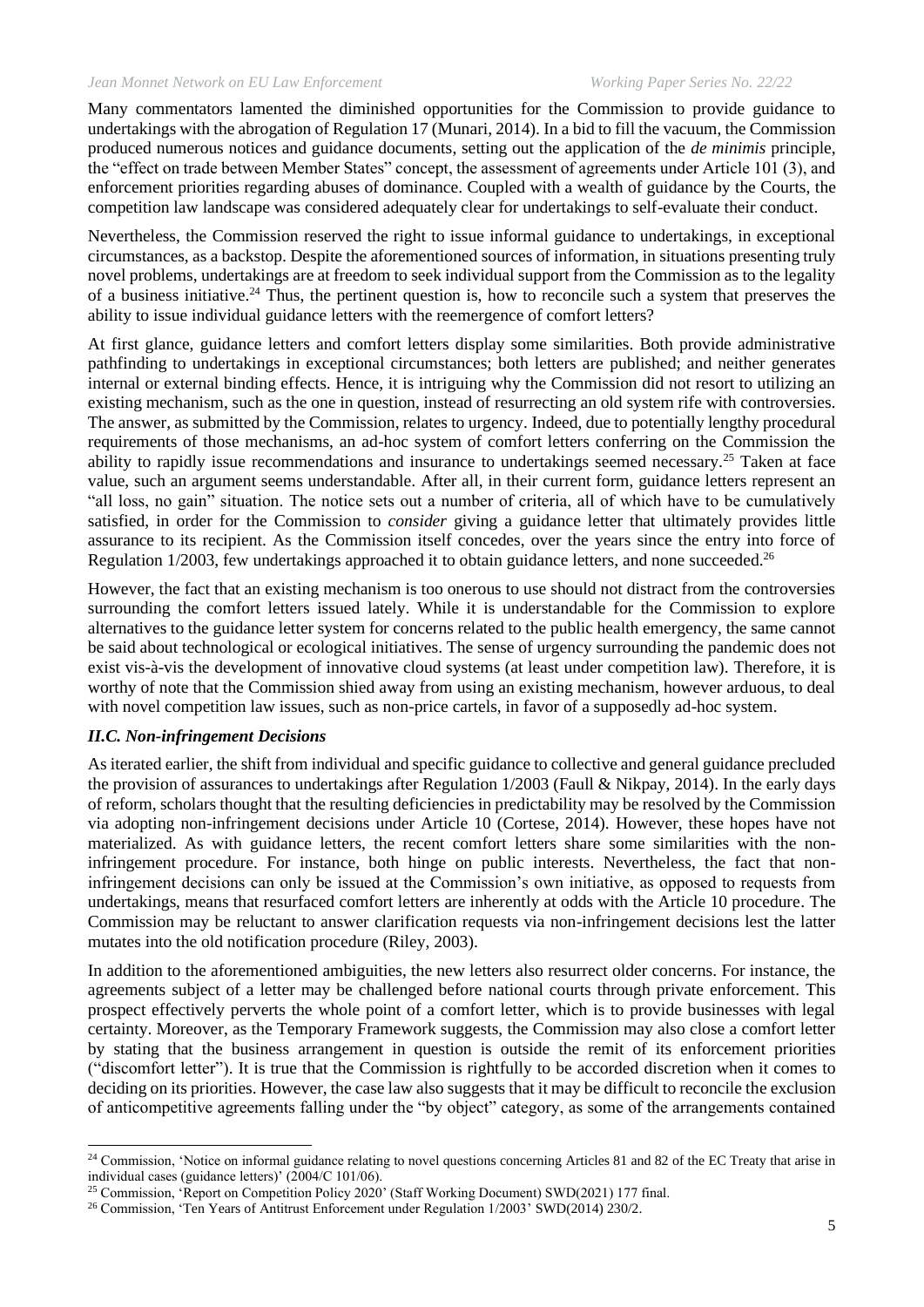within the newly issued letters arguably do, with the Commission's administrative freedom, even in times of crisis.<sup>27</sup> As can be seen, it is difficult to decide whether the return of the comfort letter increases or decreases clarity for businesses. In that regard, the next chapter analyzes the problems surrounding comfort letters from a legal certainty perspective.

## **III. The Problem of Legal Certainty**

Since the early days of integration, comfort letters have been the subject of dispute before the Union Courts with regards to their capability to produce legal effects. In particular, the intriguing question is whether comfort letters are to be accorded binding force. This chapter examines that question in light of the case law dating back to the days of Regulation 17 with a view of the burgeoning reality of today.

The potentially binding effects of comfort letters was one of the most contentious questions surrounding the application of European competition law under the system laid down by Regulation 17 (Hinton, 1997). The literature was divided on the issue. Several commentators argued that comfort letters were nothing more than informal administrative proceedings with little to no value, against scholars asserting that such letters were capable of affecting the legal positions of their addressees to such an extent that they should be classified as binding measures (Korah, 1981). Of particular importance was the danger that, due to the principle of direct effect, affected parties were entitled to bring the contents of a comfort letter, such as an agreement, before a national court. As clarified by the Court of Justice in a series of judgments (known as the "Perfumes" cases), although national courts were at freedom to take into account a comfort letter issued for an agreement under scrutiny, they were nevertheless not bound by it.<sup>28</sup> In other words, the letters possessed no external binding qualities.<sup>29</sup> With that being said, in practice, national courts would rarely second-guess a comfort letter rendered by the Commission, due to the latter's "psychological effect" (Leskinen & Karlsson, 1999). For instance, in the case *Inntrepreneur v. Masons*, an English court distinguished situations where a comfort letter is issued by the European Commission.<sup>30</sup> According considerable weight to the letter in question, the court ventured as far to suggest that the Commission may have even "…intended national courts to take these letters as having an equivalent legal effect to formal decisions…" (Shaw & Ligustro, 1992). Still, it remains the fact that, despite practices to the contrary, comfort letters produced no external binding effects, since the Court of Justice explicitly equipped the national courts with the ability to issue contravening judgments.<sup>31</sup>

The more pertinent question was whether comfort letters had an internal binding effect that obligates the Commission to stay faithful to an earlier letter (Ehrike, 1994). In order to resolve this dilemma, we should approach comfort letters with nuance. It is true that not all comfort letters were created equal. Throughout their lifecycle, the Commission aspired to strengthen the legal value of comfort letters via recourse to procedural and substantive measures. In the early days of their adoption, comfort letters were indeed basic administrative letters, usually signed by an official of DG IV. These basic letters helped the Commission alleviate its heavy workload by signifying that it had no intention to prosecute an agreement or behavior (McGowan & Wilks, 1995). In other words, they were "no-action" statements on behalf of the Commission (Toepke, 1990). As such, these comfort letters only provided administrative guidance and contained little to no legal reasoning, leading to the conclusion that they did not produce internally-binding legal effects.<sup>32</sup> As a response to requests from industry, the Commission wanted to change this enforcement landscape by introducing "enhanced" or "qualified" comfort letters (Whish, 1989). Also called formal or reinforced letters, these constituted a response, on behalf of the Commission, to supply undertakings with greater certainty so as to confer on the businesses the ability to reasonably plan ahead (Siragusa, 1997). The distinguishing feature of enhanced comfort letters was the fact that they were publicized, which gave third parties, whose rights may be affected by the issuance of such a letter, the chance to make their grievances known.<sup>33</sup>

Since the Perfume cases, the Court of Justice underlined that the Commission may not be estopped from taking further action due to a comfort letter issued earlier.<sup>34</sup> Furthermore, the rulings in *BVGD* and *Diamanthandel* 

<sup>27</sup> Case C-209/07, *Beef Industry Development Society and Barry Brothers* [2008] ECR I-08637. As regards the oil crisis in the 1970s, see Case 77/77, *BP v Commission* [1978] ECR 01513.

<sup>28</sup> Case C-253/78, *Procureur de la République v Giry and Guerlain* [1980] ECR I-02327.

<sup>&</sup>lt;sup>29</sup> Case C-70/93, *Bayerische Motorenwerke AG v ALD* [1995] ECR I-03439, Opinion of AG Tesauro.

<sup>30</sup> *Inntrepreneur Estates Ltd v Mason* [1993] 2 C.M.L.R. 293.

<sup>31</sup> Case T-241/97, *Stork Amsterdam v Commission* [2000] ECR II-00309.

<sup>32</sup> European Parliament, 'A Practitioner's View on the Role and Powers of National Competition Authorities' (IP/A/ECON/2016-06) [https://www.europarl.europa.eu/RegData/etudes/STUD/2016/578972/IPOL\\_STU\(2016\)578972\\_EN.pdf](https://www.europarl.europa.eu/RegData/etudes/STUD/2016/578972/IPOL_STU(2016)578972_EN.pdf) accessed 20 May 2022.

<sup>33</sup> Case T-7/93, *Langnese-Iglo v Commission* [1995] ECR II-01533.

<sup>34</sup> *Lancome v Etos* (n 32).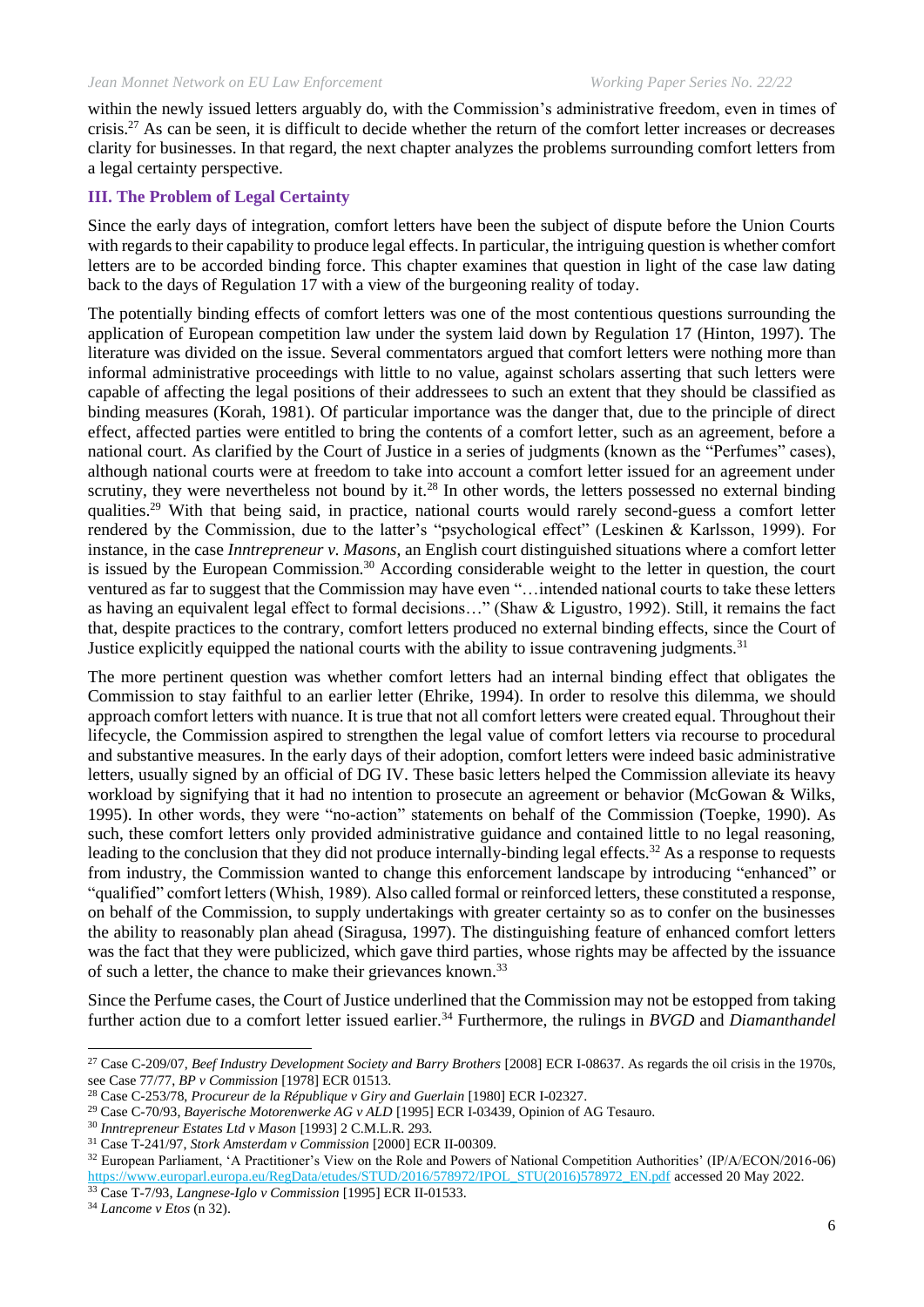reaffirmed the position that the existence of a prior comfort letter cannot constitute an obstacle to an assessment by the Commission later on.<sup>35</sup> Effectively, the Courts refused to apply the notion of *venire contra factum proprium* when the Commission wanted to go back on a comfort letter. For instance, *Langnese-Iglo* concerned the reopening of proceedings against a series of agreements, for which the Commission transmitted a comfort letter earlier to assure the undertakings in question that it had no intentions to initiate an investigation. However, the Commission reopened proceedings and subsequently imposed a fine based on the same agreements later on, arguing that there were appreciable changes affecting the legal or factual context in which the letter was constructed. In their appeal, the undertakings complained that the Commission should only be allowed to renege on its comfort letters if the factual situation has been substantially altered. This may be the case if the relevant market in question witnesses the entrance of new competitors, or the erection of entry barriers, for example (Yeung, 1998). However, if the Commission were to be given free rein to reopen proceedings "merely because it changed its legal assessment", the rationale of a comfort letter would be compromised and its purpose would be rendered nugatory. The Court of First Instance rejected these arguments. Firstly, the Court explained that the comfort letter specifically highlighted that the Commission was entitled to initiate proceedings should new factual evidence arise. Therefore, a comfort letter cannot entirely bar the Commission from pursuing what is essentially a new case. Secondly, the Court derived from the principle *in toto et pars continetur* that, in a system where formal decisions, such as individual exemptions, can be questioned with regards to their suitability vis-à-vis further developments, it would be inappropriate to confer greater protection to undertakings in possession of an inferior guarantee in the form of a comfort letter.

The judgment in *Langnese-Iglo* presented the perils of relying on a comfort letter to carry on with an arrangement. As pointed out by Korah, in the likely event that a green-lighted agreement turns out to be a successful enterprise and generates market shares for the undertaking, it would be easy for the Commission to declare that the facts of the relevant market have changed and to initiate proceedings. This perverse outcome would produce uncertainty rather than eliminating it (Korah, 1996)

It is curious to note that the comfort letter in *Langnese-Iglo* was a basic one, addressed only towards the recipients without prior publication and debate. In fact, in its judgment, the Court repeatedly emphasized that a comfort letter cannot create legal certainty to the same extent as formal exemption or clearance decisions, precisely for a lack of publication.<sup>36</sup> This may mean that publication is key for a comfort letter to emanate binding effects. In addition to requests from stakeholders, it is likely that this judgment induced the Commission to opt for a formalized (enhanced) version of comfort letters, in which the contents of the letter would be published for interested parties to comment on. Nevertheless, the question whether these reinforced comfort letters would generate at least internal binding effects remained unsettled. Still, compared to basic comfort letters, the scholarship was much more uniform on this matter. For instance, Brown argued that a publicized comfort letter would mean that the Commission would be even more unlikely to deviate from its contents (Brown, 1992). Going a step further, Waelbroeck argued that publicly disseminated comfort letters should be *de facto* binding on the Commission (Waelbroeck, 1986). At the heart of these arguments was the fact that third parties and the public were given a chance to be heard. The publication of the letters also increased transparency. Moreover, public letters were regarded as guidance, at least to a certain extent, for other industry players as well. This led to the argument that the Commission should not be given unfettered freedom to contravene the implications of such letters at its leisure. Based on these assertions, and since nearly all of the comfort letters recently issued by the European Commission and national competition authorities have been published, could we argue that they produce binding effects, at least concerning the authorities?

Union Courts had a chance to evaluate these arguments in a number of cases, with *Van Den Bergh Foods* featuring a stark stance on behalf of the Court. In that case, the Commission took a favorable view of the applicant's distribution agreements, as amended, and made its view public both in a press release, and through the Official Journal.<sup>37</sup> Two years later, the applicant received a statement of objections from the Commission that explained the agreements in question did not generate the expected results. In its appeal, Van Den Bergh Foods Ltd argued that the Commission's conduct contravened the principle of legitimate expectations. Recalling existing case law on the principle, the Court underlined that individuals given precise assurances by the Union administration have a right to entertain reasonable expectations.<sup>38</sup> However, according to the Court, the sole fact that a comfort letter was publicized cannot lead to a conclusion where legitimate expectations

<sup>35</sup> Joined Cases T-108/07 and T-354/08, *Diamanthandel A. Spira BVBA* [2013] ECLI:EU:T:2013:367.

<sup>36</sup> *Langnese-Iglo* (n 58), para 36.

<sup>37</sup> Case T-65/89, Van Den Bergh Foods [2003] ECR II-00389.

<sup>38</sup> Ibid para 192.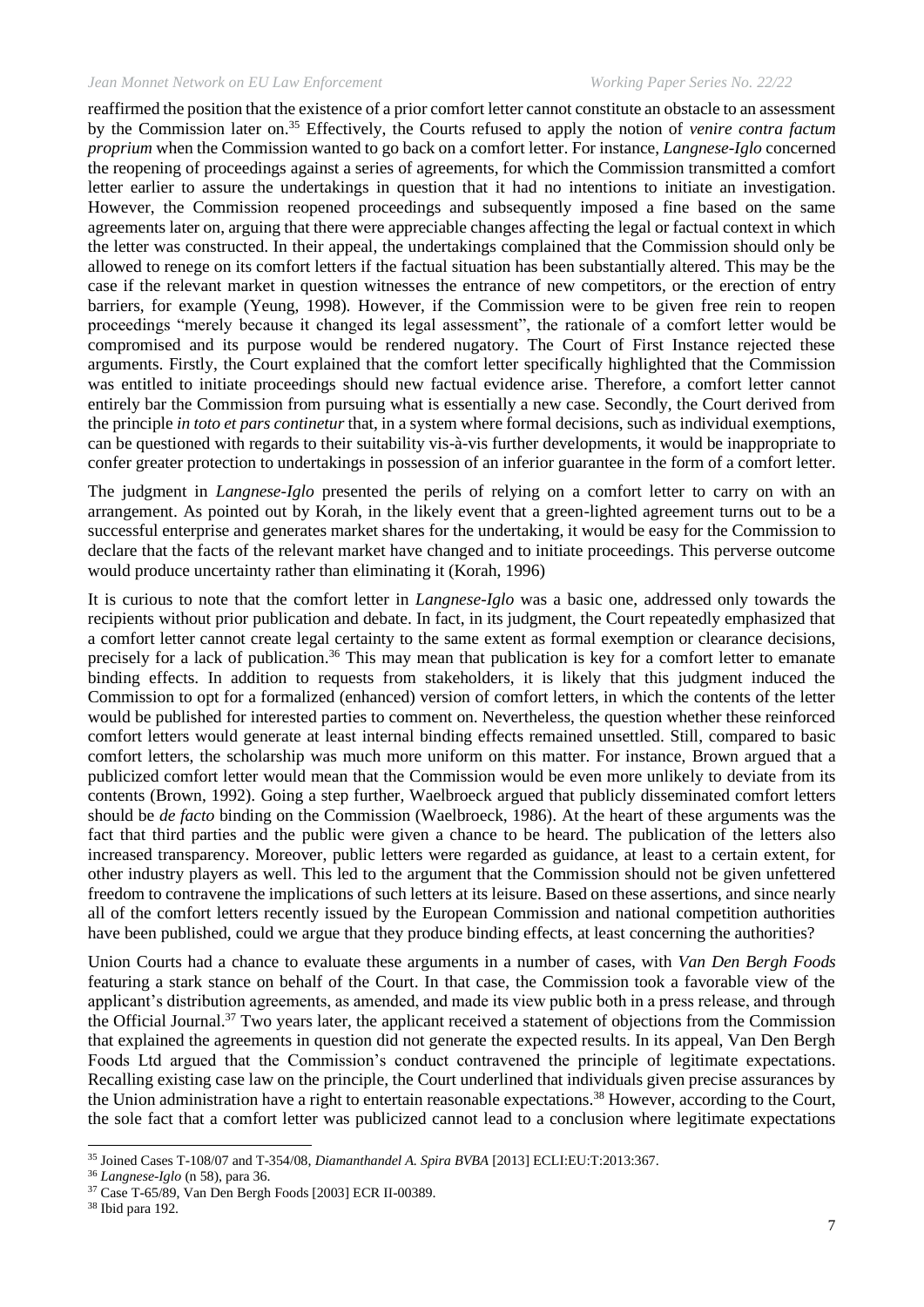arise. Therefore, the Court saw no illegality in the Commission's opening of an infringement procedure despite the existence of a reinforced comfort letter.<sup>39</sup> It seems the Court analogized the judgment in *Van Den Bergh Foods* to the ruling in *Hydrotherm/Andreoli*, in which a publication indicating an intention, on behalf of the Commission, to issue a comfort letter could not preclude a national court from acting.<sup>40</sup>

Whereas the Court's position is rather clear on the matter, diverging views may be found in a number of subsequent Advocate-General opinions. For example, in *Austria Asphalt*, AG Kokott reasoned that, even though not binding, comfort letters establish grounds on which market actors can base their self-assessment exercises vis-à-vis the compatibility of their conduct with competition laws.<sup>41</sup> Furthermore, in *JCB Service*, AG Jacobs opined that the issuance of a publicized comfort letter may give rise to a "…legitimate belief that the practices notified do not constitute an infringement...".<sup>42</sup> In light of this ambiguity, the effects of reinforced comfort letters remain vague. Accordingly, it is unclear to what extent the newly issued comfort letters produce binding effects on the Commission.

It is reasonable to argue that the problem of (internal) legal effects cannot be examined only in the light of whether the comfort letter is publicized. The more sensible route suggests that publication is one of a number of considerations, necessary but nevertheless insufficient on its own. After all, the classification of a Commission measure solely on the basis of its formality runs counter to the fact that European competition law is concerned with substance over form.<sup>43</sup> Instead, comfort letters should be assessed vis-à-vis other relevant factors, including, in addition to whether they were published and third parties were allowed to voice their opinions, by whom the decision to issue the comfort letter was taken, the wording and general substance of the letter, and whether the decision-maker adopting the letter was delegated with the authority to complete that task in an appropriate manner.<sup>44</sup> Such a comprehensive approach to comfort letters would conform to the recent realist turn at the Court of Justice, where the Court accepts the superiority of contextual circumstances surrounding a case (Kukovec, 2021).

To conclude, whereas we can confidently state that basic comfort letters carry no formal weight, especially externally vis-à-vis national courts, reinforced comfort letters whose contents were made publicly available for third parties to comment on necessitate a deeper analysis. In that regard, having regard to the factual and legal context in which the letters were constructed, it may be possible in some instances to argue that a reinforced comfort letter should bind the Commission. For clarity, this does not mean that the Commission would relinquish all routes of enforcement after it issues such a letter. Similar to commitment decisions under Article 9 of the Regulation 1/2003, a material change in the facts supplied may require the reopening of proceedings. What it does mean, however, is that the *bona fide* reliance of the addressee of the letter on the conclusions to be drawn from the contents of that letter should be accorded a certain extent of protection.

#### **IV. Conclusions**

Although the above analysis presented the plethora of questions surrounding the resurrection of comfort letters, they may be here to stay. In 2020, Olivier Guersent, Director-General of Competition at the Commission, stated that post-crisis, EU may continue using comfort letters to "enable green or digital projects".<sup>45</sup> Very recently, Commissioner Vestager signaled that she wishes to overhaul the informal guidance notice by loosening its strict conditions to provide undertakings with bespoke advice.<sup>46</sup> These initiatives come after an

<sup>39</sup> The Commission is not obliged to withdraw the comfort letter before initiating proceedings, either. See Case T-24/93, *Compagnie Maritime Belge Transports SA* [1996] ECR II-01201.

<sup>40</sup> Case C-170/83, *Hydrotherm Gerätebau GmbH v Compact del Dott. Ing. Mario Andreoli & C. Sas.* [1984] ECR I-02999.

<sup>41</sup> Case C-248/16, *Austria Asphalt* [2017], Opinion of AG Kokott.

<sup>42</sup> Case C-167/04 P, *JCB Service v Commission* [2006] ECR I-08935, Opinion of AG Jacobs.

<sup>43</sup> Pablo Ibanez-Colomo, 'Indispensability and Abuse of Dominance: From *Commercial Solvents* to *Slovak Telekom* and *Google Shopping*' (2020) 10 (9) Journal of European Competition Law & Practice 532.

<sup>44</sup> This line of reasoning seems in line with the *Nefarma* judgment. See, Case T-113/89, *Nederlandse Associatie van de Farmaceutische Industrie "Nefarma" and Bond van Groothandelaren in het Farmaceutische Bedrijf v Commission of the European Communities* [1990] ECR II-00797. For an evaluation of delegation of duties, see Case 5/85, *AKZO Chemie BV* [1986] ECR I-02585.

<sup>45</sup> Nicholas Hirst, 'EU might revive antitrust guidance post-crisis to enable green or digital projects, senior official says' (*MLex*, 8 September 2020[\) https://content.mlex.com/#/content/1220934?referrer=search\\_linkclick](https://content.mlex.com/#/content/1220934?referrer=search_linkclick) accessed 20 May 2022.

<sup>46</sup> Lewis Crofts & Nicholas Hirst, 'Keystone EU antitrust law will get fresh look for a "digital decade", Vestager says' (*MLex*, 31 March 2022[\) https://content.mlex.com/#/content/1368865?referrer=search\\_linkclick](https://content.mlex.com/#/content/1368865?referrer=search_linkclick) accessed 20 May 2022.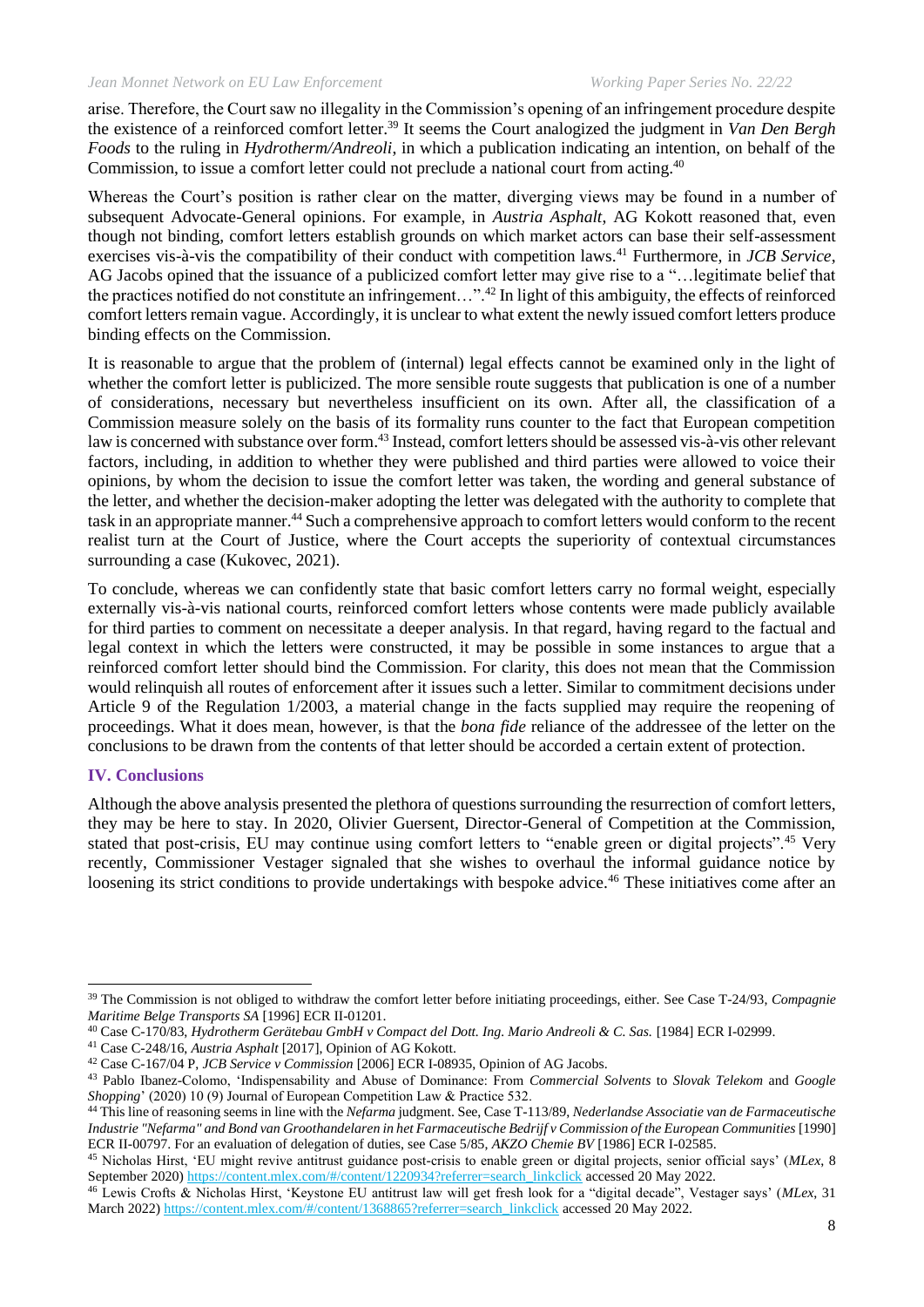opinion by the EU Court of Auditors, which advised the Commission to adapt its tools to novel developments in competition law.<sup>47</sup>

As iterated throughout this article, the newly-issued comfort letters represent broader considerations that stretch beyond the boundaries of the health crisis induced by the pandemic. In that regard, we are in agreement with authors claiming that the Commission's motives point towards the introduction of non-economic considerations into its enforcement paradigm (Kozak, 2021; Galash, 2021; Van Rompuy, 2020; Costa-Cabral, 2020).<sup>48</sup> In other words, the resurrection of comfort letters may be one vehicle among many to break free of the yoke of economic efficiencies<sup>49</sup> and strive towards achieving the objectives of the twin transition (Majcher & Robertson, 2021). As apparent from the statements of senior Commission officials, the guidance letter mechanism seems to be the likely candidate through which the resurrection of comfort letters will be formalized. This seems in line with the findings of the German Competition Law Commission, which recommended the introduction of a streamlined, voluntary notification procedure that concerns novel and economically significant questions on the application of European competition law for increased legal certainty.<sup>50</sup>

In our view, adopting Article 10 decisions also carries significant potential. Firstly, the fact that noninfringement decisions are already grounded upon the Regulation 1/2003 gives the Commission a head start. Secondly, as Recital 14 also envisages, the non-infringement procedure intends to further Union interests, in particular through clarifying the legality of new practices against competition laws. Several scholars alluded that the public interest dimension may also be triggered by significant Union goals, such as large-scale infrastructure projects (Dunne, 2020; Montag & Rozenfeld, 2003). Therefore, Article 10 promises to be a suitable venue for green-lighting initiatives of Union interest, such as the GAIA-X consortium. Thirdly, even though Article 10 decisions are to be taken of the Commission's own accord, it may be possible to analogize non-infringement decisions to exemption decisions under older case law.<sup>51</sup> As the Court pointed out in *Automec II*, recipients of a favorable comfort letter can require the Commission to proceed to a formal decision (Korah, 1994). Although exemptions do not exist anymore, since only the Commission is empowered to adopt a noninfringement decision, and NCAs are incapable of issuing negative clearance decisions, a case can be made that the Commission, if it granted a comfort letter, can be compelled to adopt a non-infringement decision when pressed.<sup>52</sup> Lastly, it would be all the more beneficial for undertakings and business certainty, if the Commission operates such a mechanism akin to a reasoned opinion, which would produce stronger legal effects (Pijetlovic, 2004).

All in all, it is apparent that the resurrection of the comfort letters brings about more uncertainties than clarifications. Although only time will tell the avenues through which the Commission ends up travelling to formalize the procedure, one thing seems solid: the post-post modernization era in European competition law has begun (Van Rompuy, 2020). This article aspired to delineate the contours of controversy surrounding but one aspect of that journey. In that regard, the proliferation of individual guidance, coupled with a robust framework with clear demarcation of legal effects, promises to be a valuable tool to render European competition law fit for the challenges that lie ahead.

<sup>&</sup>lt;sup>47</sup> European Court of Auditors, 'The Commission's EU merger control and antitrust proceedings: a need to scale up market oversight' (2020) Special Report No. 24 [https://www.eca.europa.eu/Lists/ECADocuments/SR20\\_24/SR\\_Competition\\_policy\\_EN.pdf](https://www.eca.europa.eu/Lists/ECADocuments/SR20_24/SR_Competition_policy_EN.pdf) accessed 20 May 2022.

<sup>48</sup> Lennard Michaux, 'Sustainability and competition law: the resurrection of comfort letters?' (*CCM Blog*, 17 November 2021) <https://law.kuleuven.be/ccm/blog/?p=259> accessed 20 May 2022.

<sup>49</sup> Case C-377/20, *Servizio Elettrico Nazionale and others* [2021], Opinion of AG Rantos.

<sup>50</sup> 'A new competition framework for the digital economy' (2019) Competition Law 4.0 Commission Report [https://www.bmwk.de/Redaktion/EN/Publikationen/Wirtschaft/a-new-competition-framework-for-the-digital-](https://www.bmwk.de/Redaktion/EN/Publikationen/Wirtschaft/a-new-competition-framework-for-the-digital-economy.pdf?__blob=publicationFile&v=2)

economy.pdf? blob=publicationFile&v=2 accessed 20 May 2022.

<sup>51</sup> Case T-24/90, *Automec Srl* [1992] ECR II-2223.

<sup>52</sup> Case C-375/09, *Tele2 Polska* [2011] ECR I-03055.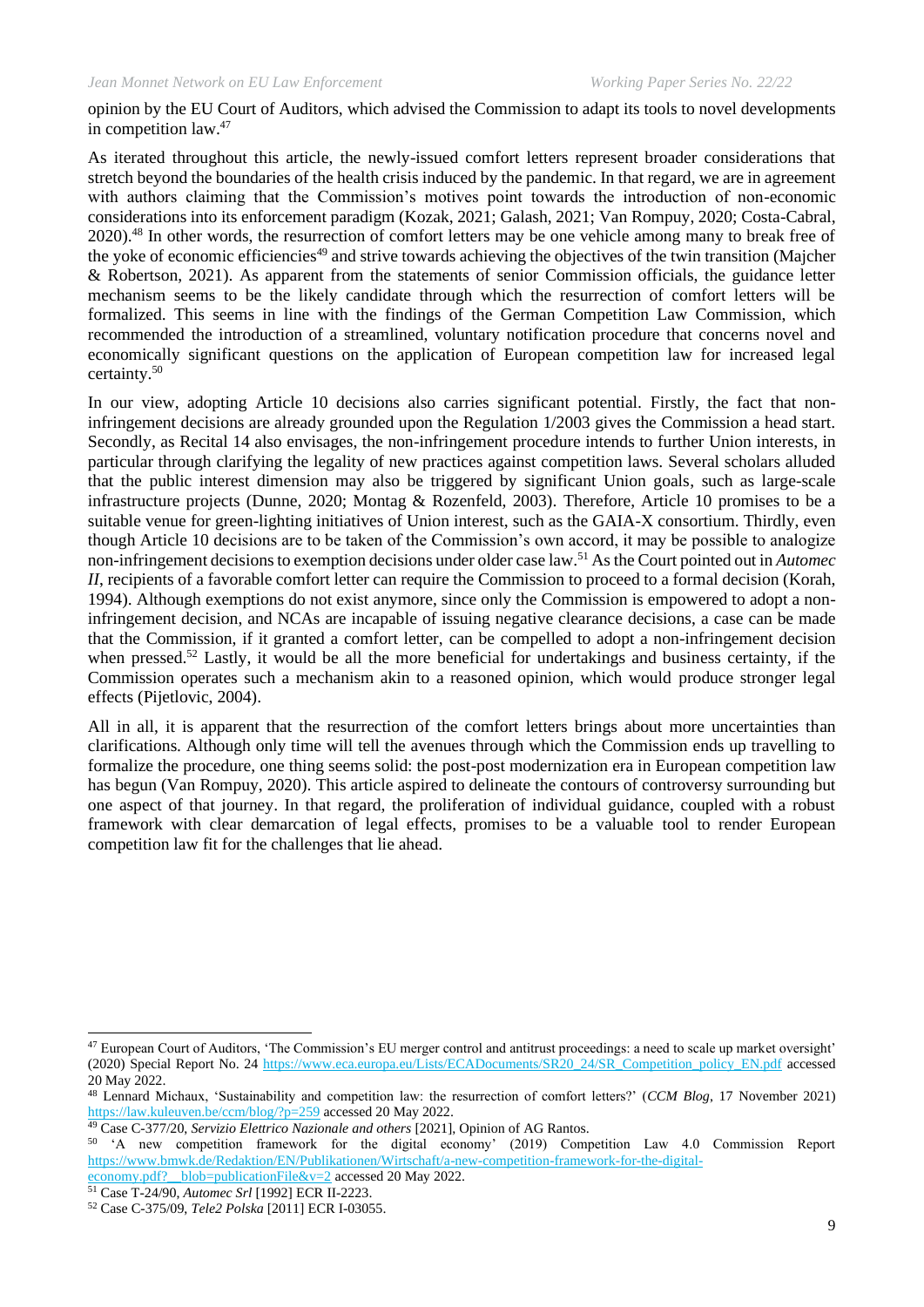#### **References**.

Adrian Brown, 'Notification of agreements to the EC Commission: whether to submit to a flawed system' (1992) 17 (4) European Law Review 323.

Alan Riley, 'EC Antitrust Modernisation' (2003) 11 European Competition Law Review 604.

Ben Van Rompuy, 'How to Green-Light Sustainability Agreements?' (2020) 4 European Competition and Regulatory Law Review 257.

Bernardo Cortese, 'The Difficult Relationship between Administrative Authorities and the Judiciary in Antitrust Private Enforcement' in Cortese (ed), *EU competition law : between public and private enforcement* (Kluwer 2014).

Dallal Stevens, 'The "comfort letter": old problems, new developments' (1994) 15 (2) European Competition Law Review 81.

Damjan Kukovec, 'The realist trend of the Court of Justice of the European Union' EUI LAW Working Paper No. 2021/11<https://cadmus.eui.eu/handle/1814/72658> accessed 20 May 2022.

Denis Waelbroeck, 'New forms of settlement of antitrust cases and procedural safeguards: is Regulation 17 falling into abeyance?' (1986) 11 (4) European Law Review 268.

Eric Hinton, 'European Community Competition Law, Subsidiarity, and the National Courts' (1997) 11 (2) Brigham Young University Journal of Public Law 301.

Francesco Costa-Cabral, 'Future Mapping the Three Dimensions of EU Competition Law: Legislative Proposals and COVID-19 Framework' (2020) 7 (2) Journal of International and Comparative Law 307.

Francesco Munari, 'Antitrust Enforcement After the Entry into Force of Regulation No. 1/2003: The Interplay between the Commission and the NCAs and the Need for an Enhanced Role of National Courts' in Bernardo Cortese (ed), *EU competition law : between public and private enforcement* (Kluwer 2014).

Gianni de Stefano, 'COVID-19 and EU Competition Law: Bring the Informal Guidance On' (2020) 11 (3-4) JECLAP 121.

Jonathan Faull & Ali Nikpay, *The EU Law of Competition* (3rd Edition, OUP 2014)

Josephine Shaw & Aldo Ligustro, 'United Kingdom and Italy' in Peter Behrens (ed), *EEC competition rules in national courts* (Nomos 1992).

Karen Yeung, 'Privatizing Competition Regulation' (1998) 18 (4) Oxford Journal of Legal Studies 581.

Katarina Pijetlovic, 'Reform of EC antitrust enforcement: criticism of the new system is highly exaggerated' (2004) 25 (6) European Competition Law Review 356.

Klaudia Majcher & Viktoria Robertson, 'Doctrinal Challenges for a Privacy-Friendly and Green EU Competition Law' (2021) SSRN [https://papers.ssrn.com/sol3/papers.cfm?abstract\\_id=3778107](https://papers.ssrn.com/sol3/papers.cfm?abstract_id=3778107) accessed 20 May 2022.

Leander Stahler & Mariolina Eliantonio, 'The Legal Effects of EU Competition Soft Law in the Decisions of National Competition Authorities: The Case of the Bundeskartellamt' (2020) 4 European Competition & Regulatory Law Review 273.

Lee McGowan & Stephen Wilks, 'The first supranational policy in the European Union: competition policy' (1995) 28 European Journal of Political Research 141.